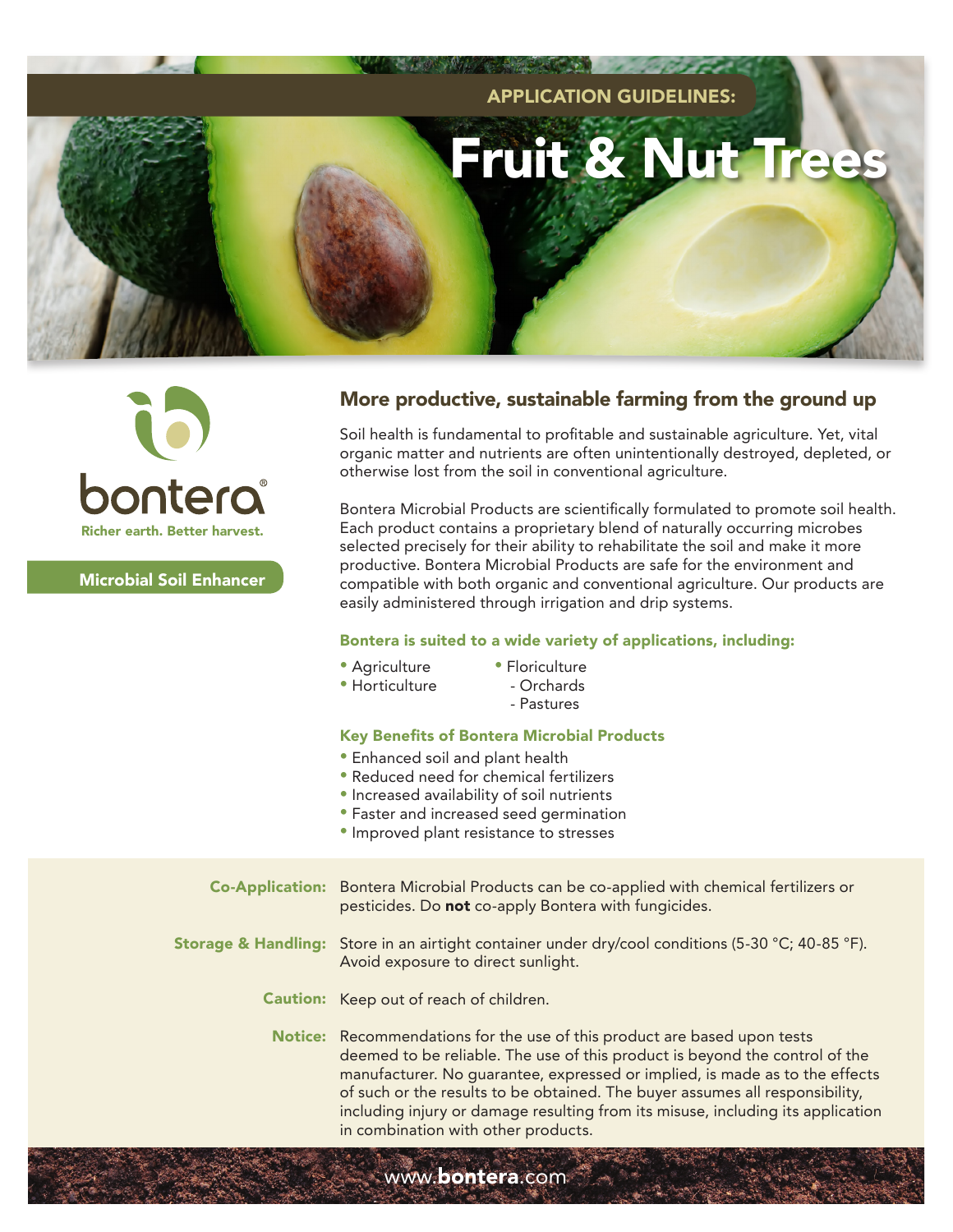# APPLICATION GUIDELINES: Fruit & Nut Trees

The following are guidelines for applying Bontera Impact (OMRI) and SA10 liquid concentrate. Dissolve entire contents (1kg) in 10 liters of water in an airtight container. This is a liquid concentrate. SHAKE WELL BEFORE USE.

| <b>CROP</b>                                                                                                                                                                                                                                                | <b>CROP</b><br><b>DURATION</b> | <b>APPLICATION</b><br><b>TIMING</b>                                          | <b>APPLICATION</b><br><b>TYPE</b>               | <b>APPLICATION</b><br><b>RATE (METRIC)</b>                                                                                |
|------------------------------------------------------------------------------------------------------------------------------------------------------------------------------------------------------------------------------------------------------------|--------------------------------|------------------------------------------------------------------------------|-------------------------------------------------|---------------------------------------------------------------------------------------------------------------------------|
| <b>Tropical</b><br>& Subtropical<br>Avocados<br><b>Dates</b><br>Figs<br><b>Mangoes</b><br><b>Olives</b><br>Papayas<br>Other Tropical and<br><b>Subtropical Fruit Trees</b>                                                                                 | Perennial                      | At planting                                                                  | Seedlings,<br>saplings, and<br>tree transplants | Apply 1:10,000 dilution of the<br>liquid concentrate directly into<br>the hole and around the roots<br>until soil is wet. |
|                                                                                                                                                                                                                                                            |                                | At least 1-2<br>applications<br>each year at<br>appropriate<br>growth stages | Soil                                            | Apply 0.8-1.0 L per hectare.                                                                                              |
| <b>Stone Fruit</b><br>Apples<br>Apricots<br><b>Cherries</b>                                                                                                                                                                                                |                                | At flower bud<br>initiation                                                  | Foliar                                          | Spray 1:800 dilution of the<br>liquid concentrate until foliage<br>is completely wet.                                     |
| <b>Nectarines</b><br>Peaches<br>Pears<br>Plums<br>Quinces<br><b>Sour Cherries</b><br>Other Pome and<br><b>Stone Fruits</b><br><b>Nuts</b><br><b>Almonds</b><br>Cashews<br>Chestnuts<br><b>Hazelnuts</b><br>Pistachios<br>Walnuts<br><b>Other Tree Nuts</b> |                                | 3-4 weeks after<br>bud initiation                                            | Foliar                                          | Spray 1:800 dilution of the<br>liquid concentrate until foliage<br>is completely wet.                                     |
|                                                                                                                                                                                                                                                            |                                | 7-8 weeks after<br>bud initiation                                            | Foliar                                          | Spray 1:800 dilution of the<br>liquid concentrate until foliage<br>is completely wet.                                     |



©Bontera • Dallas, TX 75026, USA

www.bontera.com

For additional information, please contact: info@bontera.com